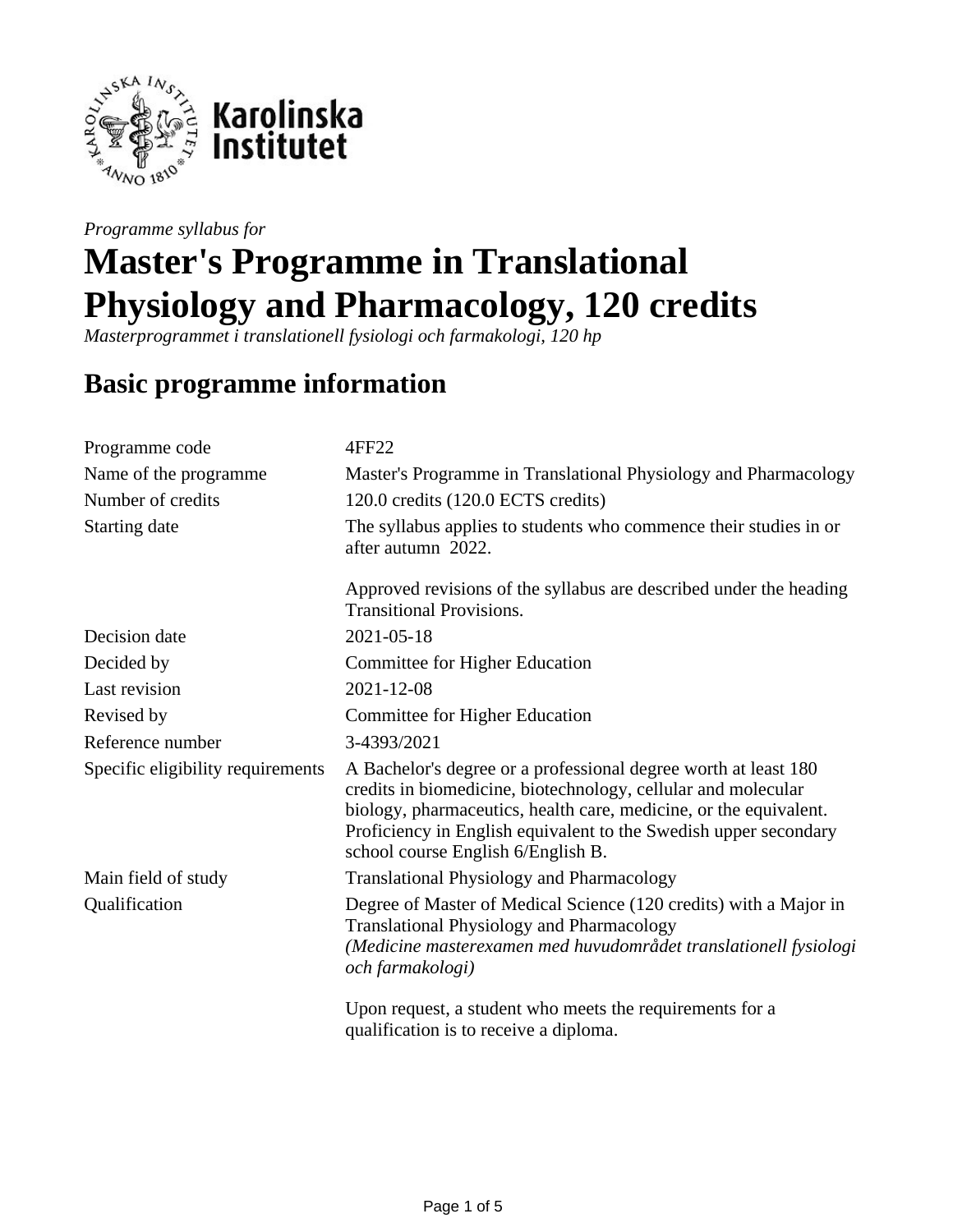# **Outcomes**

### **Outcomes of second cycle education according to the Higher Education Act**

Second-cycle courses and study programmes shall be based fundamentally on the knowledge acquired by students during first-cycle courses and study programmes, or its equivalent.

Second-cycle courses and study programmes shall involve the acquisition of specialist knowledge, competence and skills in relation to first-cycle courses and study programmes, and in addition to the requirements for first-cycle courses and study programmes shall:

- further develop the ability of students to integrate and make autonomous use of their knowledge,
- develop the students' ability to deal with complex phenomena, issues and situations, and
- develop the students' potential for professional activities that demand considerable autonomy, or for research and development work.

### **Outcomes of the Degree of Master (120 credits) according to the Higher Education Ordinance**

### *Knowledge and understanding*

For a Degree of Master of Science (120 credits) the student shall

- demonstrate knowledge and understanding in the main field of study, including both broad knowledge of the field and a considerable degree of specialised knowledge in certain areas of the field as well as insight into current research and development work, and
- demonstrate specialised methodological knowledge in the main field of study.

### *Competence and skills*

For a Degree of Master of Science (120 credits) the student shall

- demonstrate the ability to critically and systematically integrate knowledge and analyse, assess and deal with complex phenomena, issues and situations even with limited information
- demonstrate the ability to identify and formulate issues critically, autonomously and creatively as well as to plan and, using appropriate methods, undertake advanced tasks within predetermined time frames and so contribute to the formation of knowledge as well as the ability to evaluate this work
- demonstrate the ability in speech and writing both nationally and internationally to report clearly and discuss his or her conclusions and the knowledge and arguments on which they are based in dialogue with different audiences, and
- demonstrate the skills required for participation in research and development work or autonomous employment in some other qualified capacity.

### *Judgment and approach*

For a Degree of Master of Science (120 credits) the student shall

- demonstrate the ability to make assessments in the main field of study informed by relevant disciplinary, social and ethical issues and also to demonstrate awareness of ethical aspects of research and development work
- demonstrate insight into the possibilities and limitations of research, its role in society and the responsibility of the individual for how it is used, and
- demonstrate the ability to identify the personal need for further knowledge and take responsibility for his or her ongoing learning.

# **Content and structure**

The primary purpose of the Master's Programme in Translational Physiology and Pharmacology is to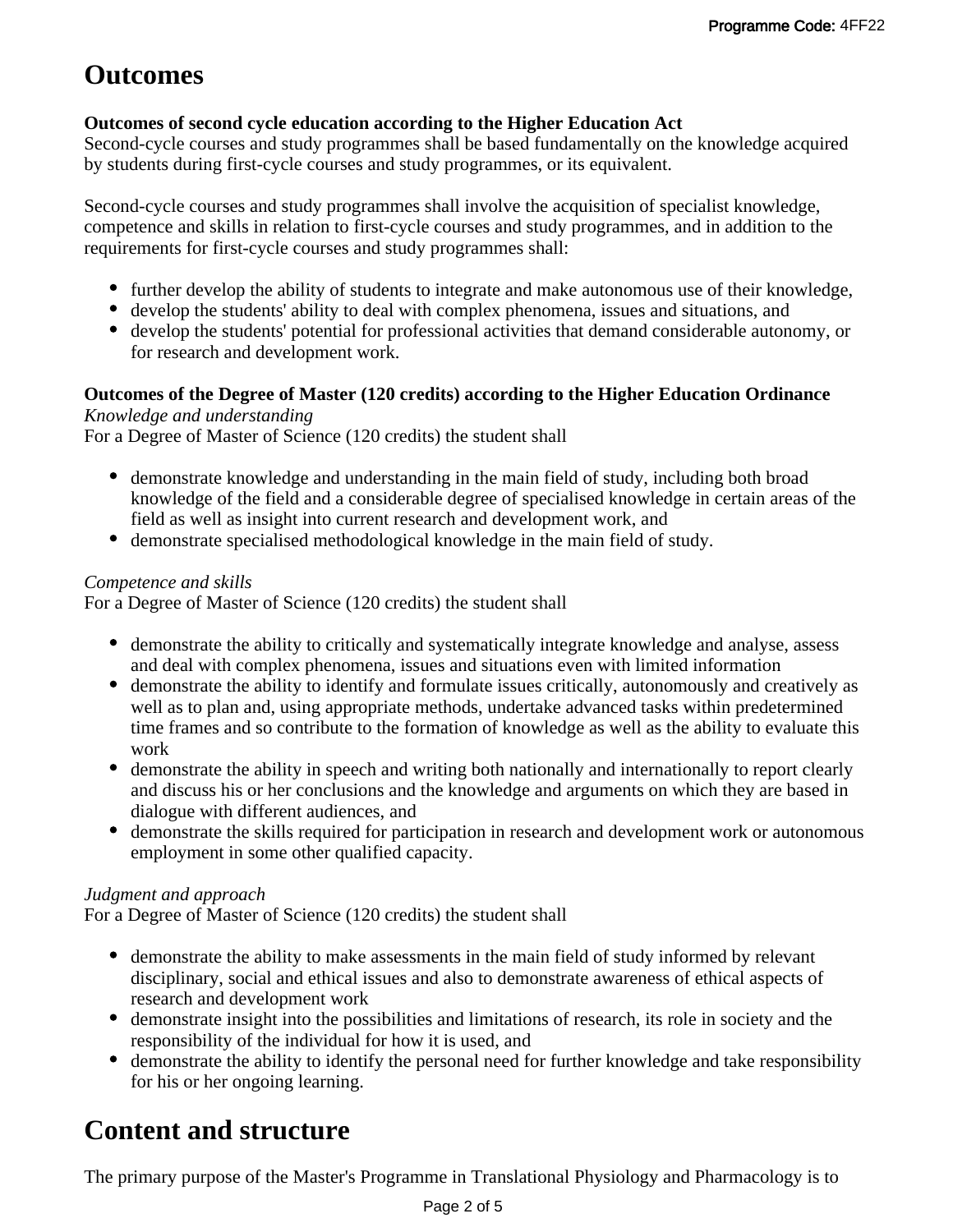#### Programme Code: 4FF22

provide students an in-depth understanding of physiological mechanisms and pharmacological treatment principles at the molecular, cellular and system levels. By integrating basic science and clinical application, students acquire knowledge, competences and skills instrumental in mechanisms that promote health or lead to illness. Such competences are in great demand within higher education, healthcare and the private sector for the development and implementation of methods for prevention, diagnosis and prediction.

Semester 1 provides a foundation in integrated physiology and pharmacology so that students later in the programme will be able to benefit from practical elements and understand how to use basic physiological and pharmacological principles in clinical situations. The course modules range from molecular and cell-based physiology and mechanism-oriented pharmacology to organ-based physiology and disease treatment. Semester 1 also includes a course in professional development where students can reflect on ethics, attitudes and sustainability in a global perspective.

Semester 2 helps students expand their understanding of integrated physiology and pharmacology and of the connections from cell and molecule to the whole human body through a course that supplements the physiological perspective with pharmacological principles and basic active mechanisms in drug treatment. Through project work, students can immerse themselves in a relevant subject area. A course in bioinformatics lays a foundation for students to perform basic computer-controlled analyses, build models, simulate processes and manage large datasets.

Semester 3 includes 15-credit, second-cycle elective courses. The purpose of the elective courses is to allow students to expand their knowledge in areas that can help in their future career choices or to delve into a research domain relevant to the main field of study. Through project courses conducted in collaboration with a research team or a Life Sciences company, students then develop and improve their ability to apply their subject-specific knowledge in basic research, clinical activities or drug development.

Semester 4 is devoted to the degree project, which involves an in-depth study of an area relevant for the programme. Through the degree project, students gain a more solid grasp of the scientific process and an increased ability to critically evaluate information, which is good preparation for later third-cycle education or for a future career in the life sciences.

#### **Scientific knowledge, competence and approach**

During the programme, students develop scientifically based knowledge with a focus on scientific theory and methodology, and they are trained in how new knowledge can be interpreted and understood in relation to existing knowledge. Students practice searching for, reflecting on, critically reviewing, and presenting and discussing scientific information and hypotheses. An important aspect highlighted by several parts of the programme is the ability to think critically, to analyse and to discuss ethical perspectives. This is achieved through reflection on one's own writing, reviewing the work of others, and discussions. During several of the programme's courses, students also have supervised laboratory assignments that train practical skills and introduce relevant methods and experimental models.

#### **Practice Integrated Learning**

Practice integrated learning is a generic term for the pedagogical models based on interaction and integration between higher education and working life. Practice integrated learning may take the form of placements, study visits, observing teaching activities, staff exchange training schemes or field studies within out-patient and in-patient healthcare, municipal care and social care or other relevant activities.

The Master's Programme in Translational Physiology and Pharmacology is given in close collaboration with research teams within the faculty and clinical operations. Students have the opportunity to conduct project work and/or degree projects in collaboration with life science companies.

#### **Internationalisation**

The Programme is international in its entirety. Programme courses have an international perspective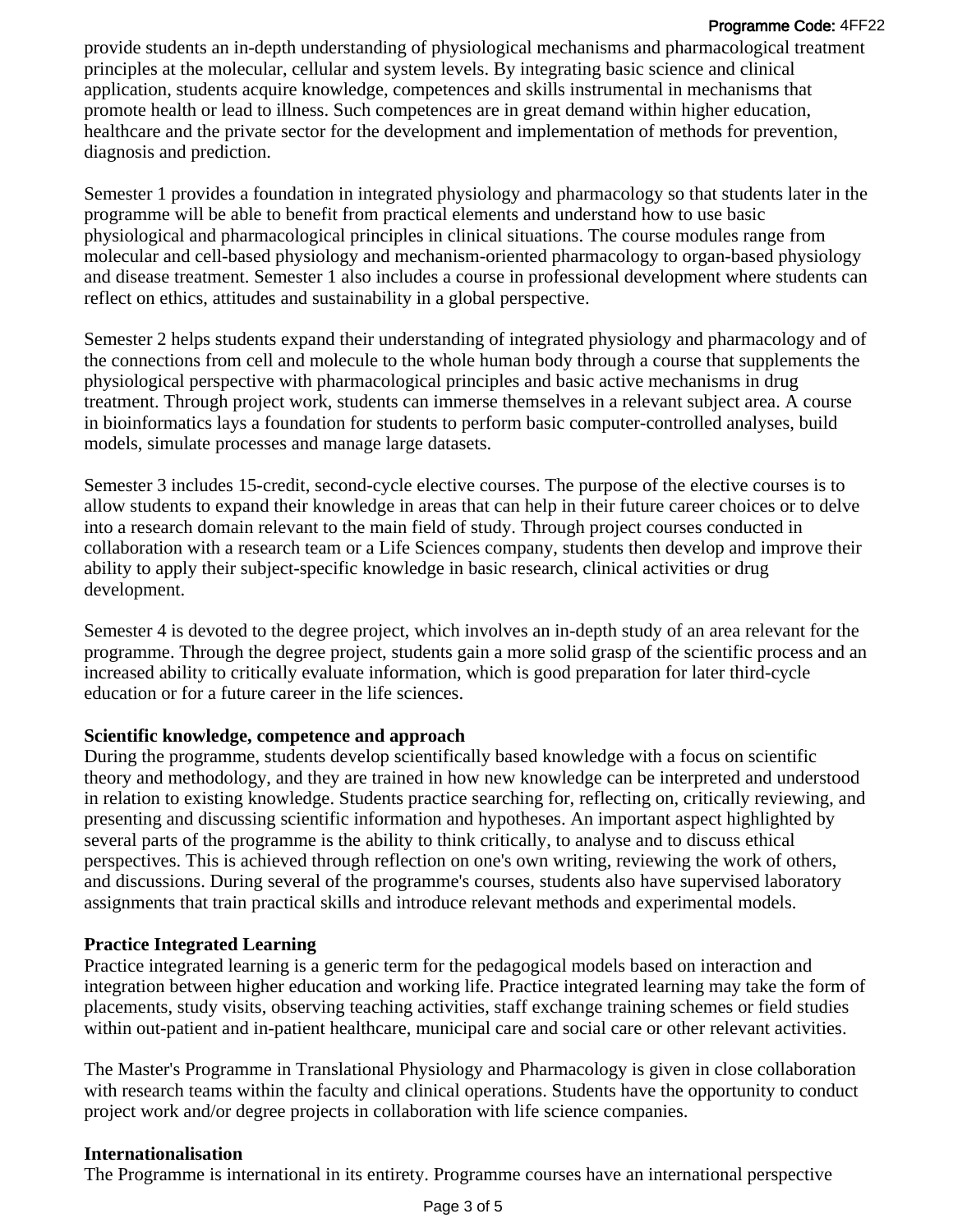with a clear focus on global health issues. Examples are based on issues and research that are relevant for preparing students for an international career. The programme offers opportunities for international exchanges.

#### **Elective courses**

Semester 3 includes 15-credit, second-cycle elective courses. The purpose of the elective courses is to allow students to expand their knowledge in areas that facilitate employability, independence or leading research and development projects, such as within scientific communication, science management or entrepreneurship. Alternatively, students can immerse themselves in a research domain with a course relevant to the programme.

## **Other guidelines**

#### **Grading scale**

The grades used are Fail, Pass or Pass with distinction. Alternative grading scales may apply to courses within the programme or to elective courses. The grading scale is detailed in the course syllabus.

#### **Language of instruction**

The language of instruction is English.

#### **Specific eligibility requirements within the programme**

There are specific eligibility requirements for the courses within the programme. The eligibility requirements can be found in the syllabi. In cases where requirements are linked to the admission to a later semester, they are described on the programme website. There may also be specific eligibility requirements within a specific term if a course requires certain prior knowledge. Requirements for elective courses may also differ from requirements for other courses during the programme semester.